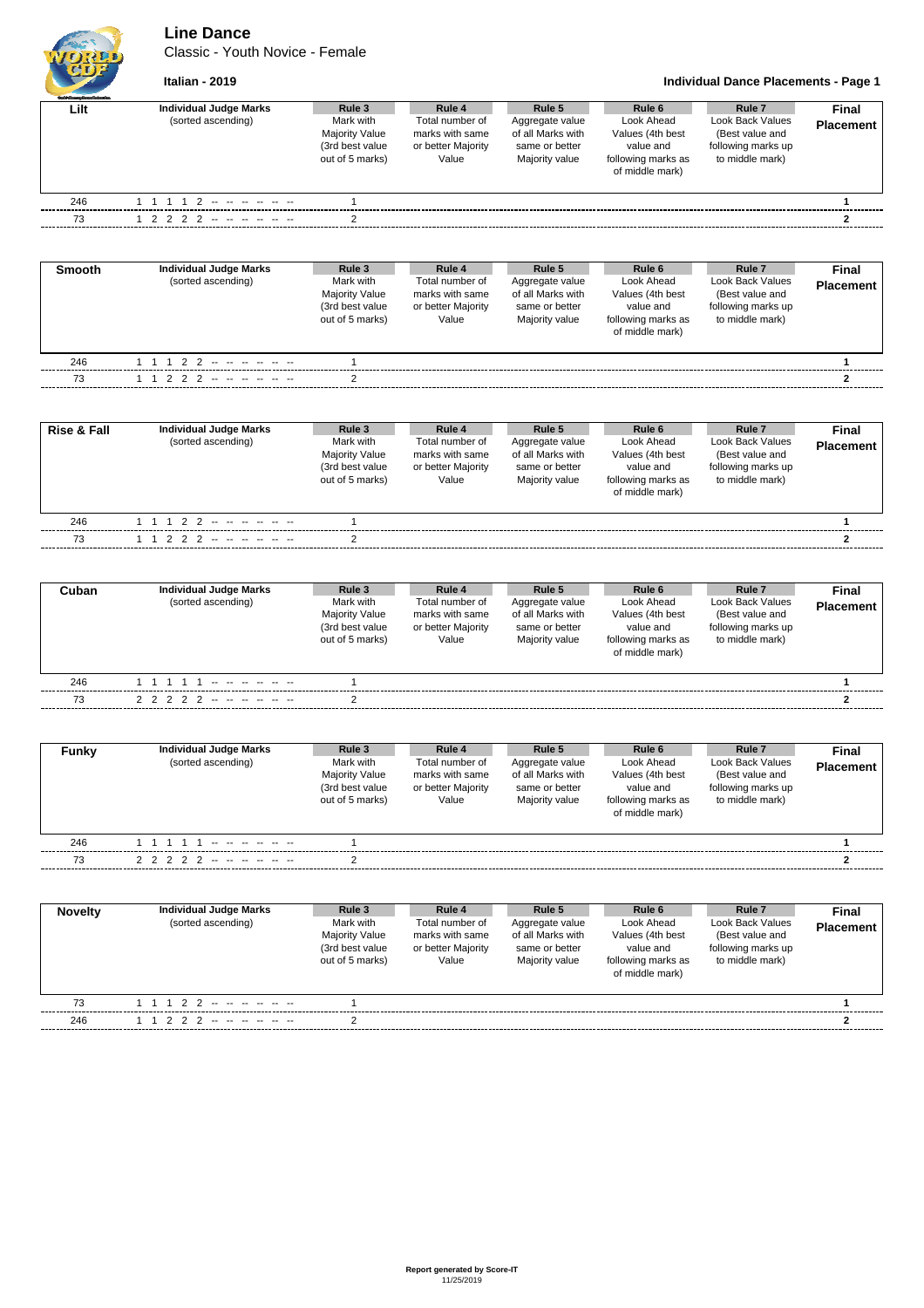## **Line Dance**

**CASE** 

M - Movement T - Timing

Classic - Youth Novice - Female

| $\frac{1}{2}$  | Italian - 2019                           |                                             |   |             |                                 |                |       |                                                                                         | <b>Penalties - Page 2</b> |
|----------------|------------------------------------------|---------------------------------------------|---|-------------|---------------------------------|----------------|-------|-----------------------------------------------------------------------------------------|---------------------------|
| Lilt           |                                          |                                             |   | Judges      |                                 |                |       |                                                                                         |                           |
|                | $\overline{2}$<br>1                      | 3<br>4                                      | 5 | 6           | 7                               | $\overline{8}$ | 9     | 10                                                                                      | $\overline{11}$           |
|                | No penalties were applied in this dance. |                                             |   |             |                                 |                |       |                                                                                         |                           |
| Smooth         |                                          |                                             |   | Judges      |                                 |                |       |                                                                                         |                           |
|                | 2                                        | 3<br>4                                      | 5 | 6           | 7                               | 8              | 9     | 10                                                                                      | 11                        |
|                | No penalties were applied in this dance. |                                             |   |             |                                 |                |       |                                                                                         |                           |
| Rise & Fall    |                                          |                                             |   | Judges      |                                 |                |       |                                                                                         |                           |
|                | 2<br>1                                   | 3<br>4                                      | 5 | 6           | 7                               | 8              | 9     | 10                                                                                      | 11                        |
|                | No penalties were applied in this dance. |                                             |   |             |                                 |                |       |                                                                                         |                           |
| Cuban          | $\overline{2}$<br>1                      | 3<br>4                                      | 5 | Judges<br>6 | $\overline{7}$                  | 8              |       |                                                                                         | 11                        |
|                | No penalties were applied in this dance. |                                             |   |             |                                 |                |       |                                                                                         |                           |
| <b>Funky</b>   |                                          |                                             |   | Judges      |                                 |                |       |                                                                                         |                           |
|                | 2<br>1                                   | 3<br>4                                      | 5 | 6           | $\overline{7}$                  | 8              | 9     | 10                                                                                      | 11                        |
| <b>Novelty</b> | No penalties were applied in this dance. |                                             |   | Judges      |                                 |                |       |                                                                                         |                           |
|                | 2<br>1                                   | 3<br>4                                      | 5 | 6           | 7                               | 8              | 9     |                                                                                         | 11                        |
|                | No penalties were applied in this dance. |                                             |   |             |                                 |                |       |                                                                                         |                           |
| <b>Penalty</b> | <b>Non-Conference Penalty Codes</b>      |                                             |   |             | <b>Conference Penalty Codes</b> |                |       |                                                                                         |                           |
| Codes          | 1 Placement Reduction                    | <b>Last Placement</b>                       |   | Reasons     |                                 |                | Codes |                                                                                         |                           |
|                | - Costume and Appearance<br>C            | Prop Use<br>P<br>$\sim 100$                 |   |             | Self Selected Music             |                | s     | 9<br>10<br>10<br>Single Lower Placement<br>- Last Place<br>Q<br>- Full Disqualification |                           |
|                | - Basic Pattern<br>в                     | - Dance Delivery<br>D                       |   | Loss of Hat |                                 |                |       |                                                                                         |                           |
|                | - Courtesy & Floorcraft                  | <b>Costume Minimums</b><br>H.<br>$\sim$ $-$ |   |             | Leaving the Dance Floor         |                | х     |                                                                                         |                           |
|                | A - Acceptable Behavior                  | (Boots & Hats)                              |   |             |                                 |                | E     | - Expulsion                                                                             |                           |